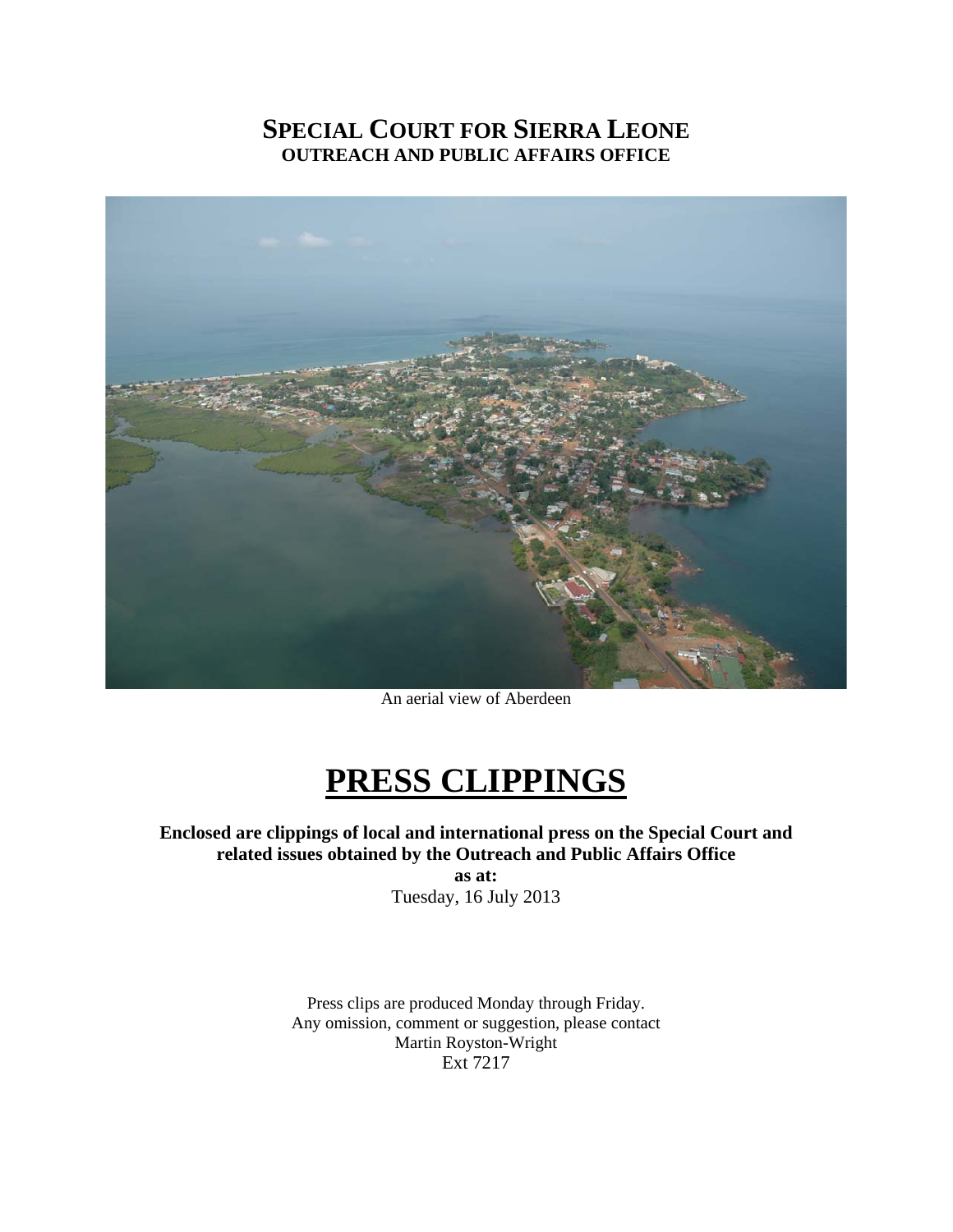| <b>Local News</b>                                                                      |            |
|----------------------------------------------------------------------------------------|------------|
| RUF "Kingpin" Indicted / Politico                                                      | Page 3     |
| Johnny Paul is Alive and Kicking / Sierra Express Media                                | Page 4     |
| <b>International News</b>                                                              |            |
| Civil Society, Rights Lawyers Urge Nigeria to Arrest Sudanese Leader/ Associated Press | Pages 5-6  |
| Diplomat: Sudan's Leader Has Fled Nigeria / Associated Press                           | Pages 7-8  |
| Is The ICC Unfair to Africans or Just Misunderstood? / New Vision                      | Pages 9-10 |
| Ethnic Clashes in Guinea Leave Dozens Wounded / Agence France-Presse                   | Page 11    |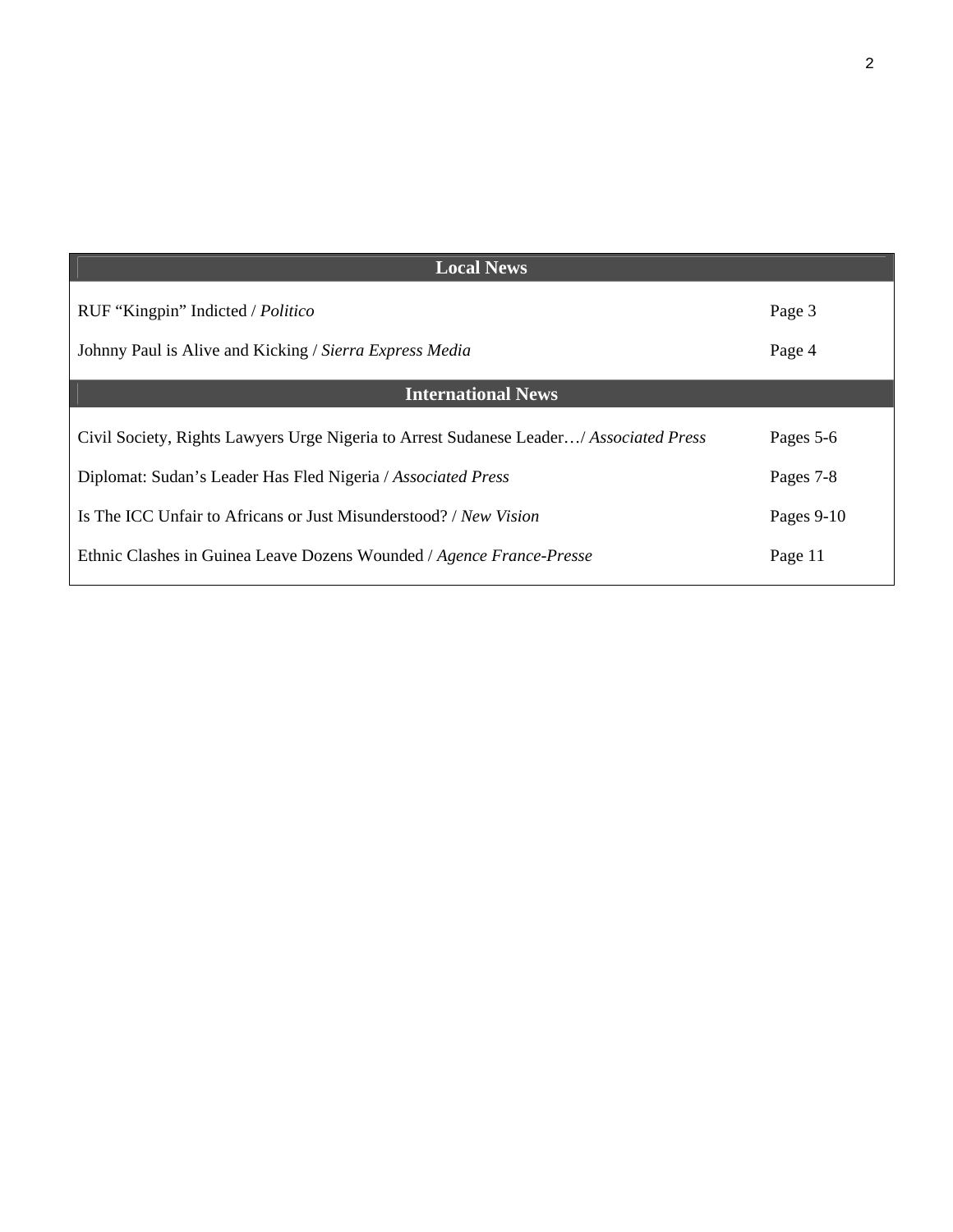## Politico Tuesday, 16 July 2013

false imprisonment, kidnapping,

wounding with intent and con-



Secretary of State John Kerry to

wade into the issue of Ibrahim and

nal investigations against Ibrahim

who has been on a United Nations

3

government tight-leaped on the

 $\epsilon_{\rm d}$ 

matter.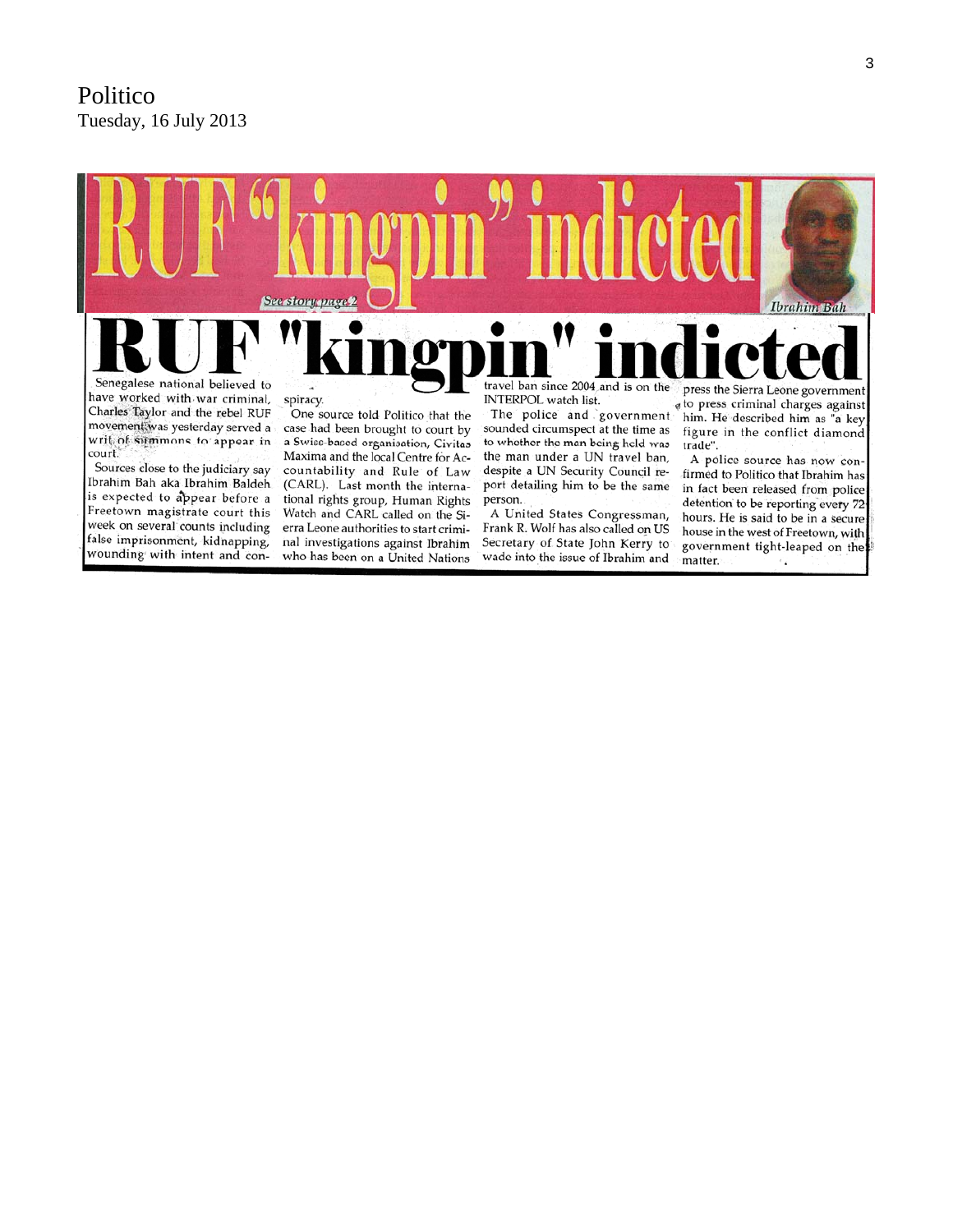## Sierra Express Media

Tuesday, 16 July 2013

#### **Johnny Paul is Alive and Kicking**



JP the initiator of peace It is now an open secret that leader of Armed Forces Revolutionary Council (AFRC) junta regime is here within the walls of Sierra Leone and he is very much alive and kicking.

A close confidante and a relative of the indisposed junta leader who begged for anonymity argued strongly that Retired Brigadier Johnny Paul Koroma is currently residing in a secluded venue in Freetown. Our source say Koroma has decided to conduct himself in a pensive mood owing to scandals of a Special Court indictment hanging over him. He further boosted that Jonny Paul has been in close collaboration with a renowned Paramount Chief, whose name he did not disclosed and who has promised to cilitate a meeting between Johnny Paul Koroma and President Ernest Bai Koroma in the not too distant future. During his nine months in power, Johnny Paul proved himself a benevolent dictator thus providing an astute leadership for the people. He was held in captivity in the maximum security prison on charges of treason but was latter liberated by colleagues soldiers in the other ranks and imposed leadership

on him after the overthrown of ex-president Tejan Kabbah in the May 25th 1996 coup de' tat. During his hold on to power, Johnny Paul tends to burst international sanctions and embargos when he paid backlog of salaries to civil servants and teachers; he was able to produce enough food items locally for his people and electricity supply were in abundance. During the interregnum, Johnny Paul secured the release of 300 Ecomog soldiers that were captured by the RSLAF in June 2nd. Johnny Paul Koroma was the first to bring out the rebels of Revolutionary United Front from the jungle to engage themselves in peace talks. He was a very religious and God fearing soldier who could fondly be remembered on the day he ordered the entire nation to yell the name 'JESUS' at 6 o'clock p.m to solicit divine intervention for an end to the war ,so that the people could enjoy peace again. The Rtd. Brigadier was later appointed National Chairman for the Consolidation of Peace in the country. He further demonstrated his belief in the tenets of democracy when he formed the Peoples Liberation Party PLP) a political party under which umbrella he contested the Presidential and Parliamentary Elections and polled an overwhelmingly significant vote. Although an international criminal court indictment threatens, much has not been heard of it lately, but many Sierra Leoneans would like to see Johnny Paul Koroma walk through the streets as a free and peaceful citizen, one of the key architects of the peace we are now enjoying.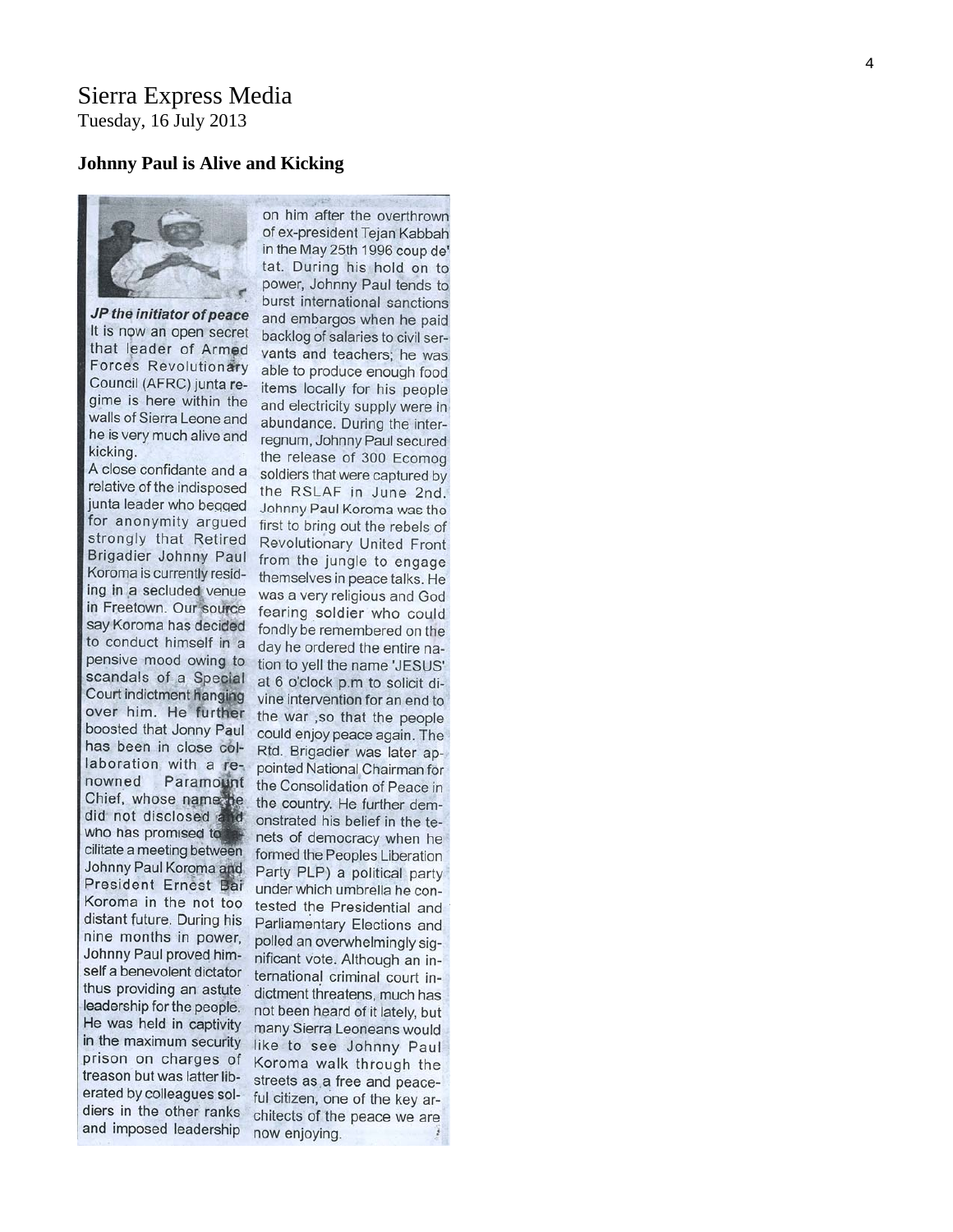Associated Press Monday, 15 July 2013

#### **Civil society, rights lawyers urge Nigeria to arrest Sudanese leader wanted for Darfur crimes**

By Bashir Adigun and Michelle Faul

ABUJA, Nigeria — Angry that Nigeria is hosting a fugitive accused of genocide and war crimes, human rights lawyers Monday asked the Federal High Court to issue an arrest warrant for Sudan's leader Omar al-Bashir.

Nigerian civil rights activists sent an urgent request to the International Criminal Court to refer the Nigerian government to the U.N. Security Council for failing to detain al-Bashir and surrender him to the court in The Hague for trial, said the Socio-Economic Rights and Accountability Project.

The project urged Nigerian President Goodluck Jonathan "to support the demand by the international community for justice for the victims of genocide and war crimes."

Britain, Nigeria's former colonizer, issued a mild reprimand. Minister for Africa Mark Simmonds expressed "disappointment" and said Nigeria's action "undermines the work of the ICC and sends the victims a dismaying message that the accountability they are waiting for will be delayed further."

The court in The Hague indicted the Sudanese leader in 2009 and 2010 for crimes including extermination, forcible transfer of population, torture and rape. He was the first sitting African head of state to be indicted by the court.

On Sunday, Nigeria rolled out a red carpet and gave al-Bashir full military honors when he arrived in Abuja, the federal capital, to attend an African Union health summit that started Monday.

Leaders from eight other African countries attended the summit, including Kenya, which has shunned al-Bashir.

Human Rights Watch was contacting diplomats to add to the pressure, urging them "to signal that Nigeria should show leadership and not host ICC fugitive Bashir," said Elise Keppler of the New York-based organization's International Justice Program.

South Africa, Malawi, Uganda, Kenya, Zambia, and Central Africa Republic "have specifically made clear Bashir will be arrested on their territory, seen to it that other Sudanese officials visit instead of Bashir, relocated conferences or otherwise avoided his visits," said human rights lawyer Chino Obiagwu, who also heads the Nigerian Coalition on the ICC.

He said the lawsuit filed Monday stresses the responsibility of Nigeria's judiciary "to implement legal obligations created by treaties undertaken by Nigeria."

Adetokunbo Mumuni, executive director of the civil rights and accountability project, said a failure to arrest al-Bashir could have "huge legal ramifications" and lead to sanctions by the Security Council. But Chad and Djibouti have welcomed al-Bashir in the past year without suffering any consequences.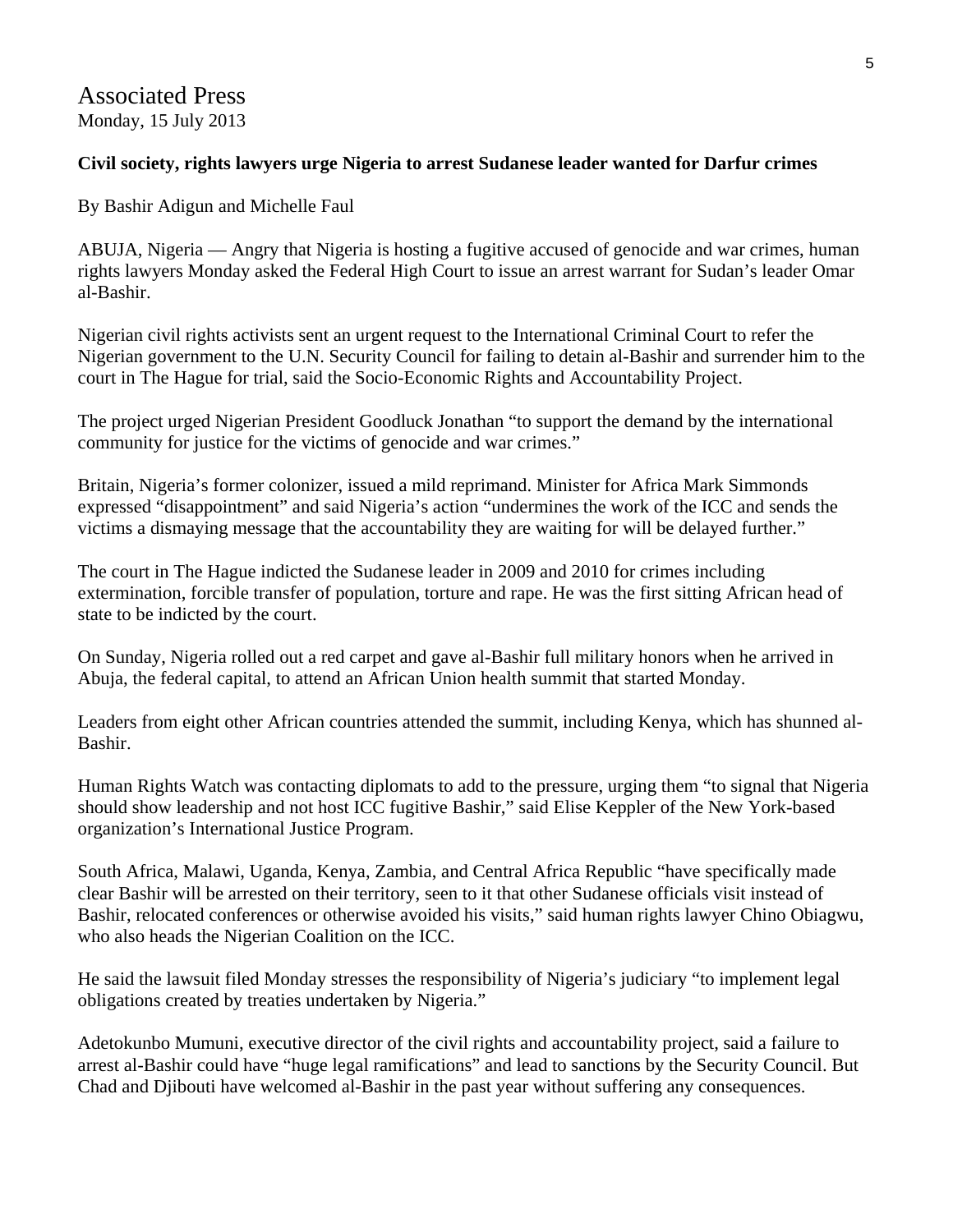Nigeria is a member of the International Criminal Court and "has international legal obligations to ensure that this country does not become a safe haven for alleged perpetrators of crimes under international law like al-Bashir," he said.

He added that Nigeria should not use the excuse that the African Union has told its 53 member states not to cooperate with the ICC.

But that was exactly the reason given for receiving al-Bashir by Nigeria's presidential spokesman. Reuben Abati told The Associated Press that al-Bashir was not in Nigeria on a state visit. "I think the AU has a position on this: It is that the president of Sudan can attend events organized by the African Union anywhere in the continent," he said.

Some Africans argue that the European-based court is racist and targets Africans. All eight cases currently being investigated by the court are in Africa, but seven of them respond to requests from the governments where the crimes were committed or from the Security Council. The Security Council referred the situation in Darfur to the court because of the severity of the crimes being committed in that western Sudanese province.

The sole case in which the court has taken the initiative is in Kenya, responding to widespread frustration that the government did nothing to prosecute politicians accused of instigating tribal killings and other violence following 2007 elections.

Nigerian officials have not responded to requests for comment. Some remember with distaste the last time Nigeria was forced to hand over an internationally wanted criminal, former Liberian President Charles Taylor, the warlord who began that country's devastating civil war in 1989.

In 2003, Taylor resigned under pressure and a promise from Nigeria's government to give him a safe haven. When democratically elected leader Ellen Johnson Sirleaf demanded his extradition in 2006, Nigeria came under huge international pressure and was forced to go back on its word and hand him over.

Taylor was in May sentenced to 50 years in prison by the international court, not for crimes committed in his own country but for his responsibility for war crimes and crimes against humanity committed in neighboring Sierra Leone.

Faul reported from Lagos, Nigeria.

 $\overline{\phantom{a}}$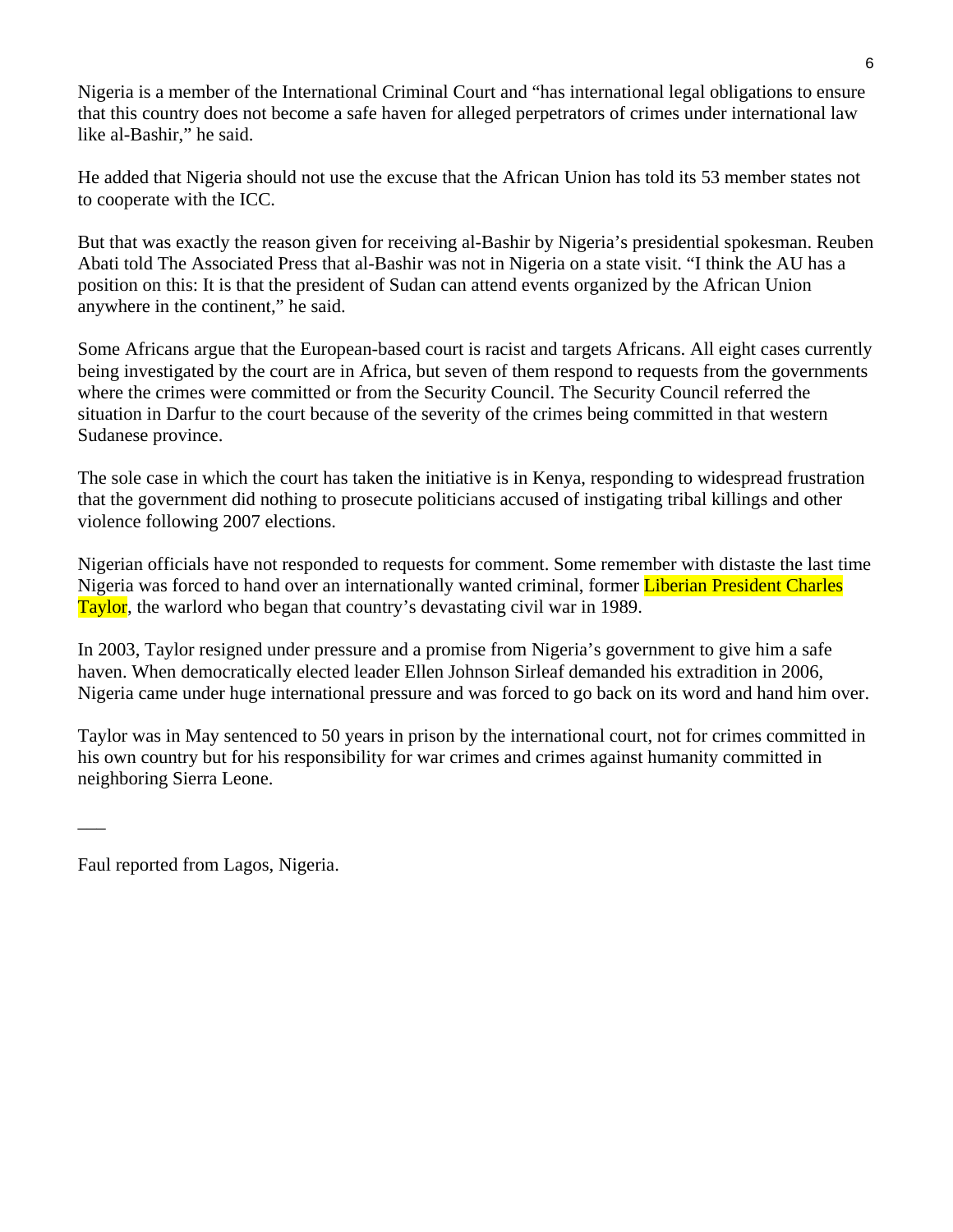## Associated Press Tuesday, 16 July 2013

By Bashir Adigun and Michelle Faul

#### **Diplomat: Sudan's leader has fled Nigeria**



ABUJA, Nigeria – Sudanese leader Omar al-Bashir has left Nigeria, a diplomat at his embassy said Tuesday, following demands from human rights activists for the arrest of the man indicted for genocide and war crimes in Darfur.

Human rights lawyers filed a suit in the Federal High Court on Monday to try to compel Nigeria's government to arrest al-Bashir. And a civil rights group urgently appealed to the International Criminal Court to refer the government to the United Nations Security Council for allowing the visit.

Presidential spokesman Reuben Abati told The Associated Press that al-Bashir had come to attend the African Union summit, and not at Nigeria's invitation. He said Nigeria's action in allowing him to come was in line with instructions from the African Union, which has told its 53 member states not to cooperate with the European-based court that some accuse of targeting Africans.

Nigeria was forced in the past to hand over an internationally wanted criminal — former Liberian president Charles Taylor, the warlord who began that country's devastating civil war in 1989.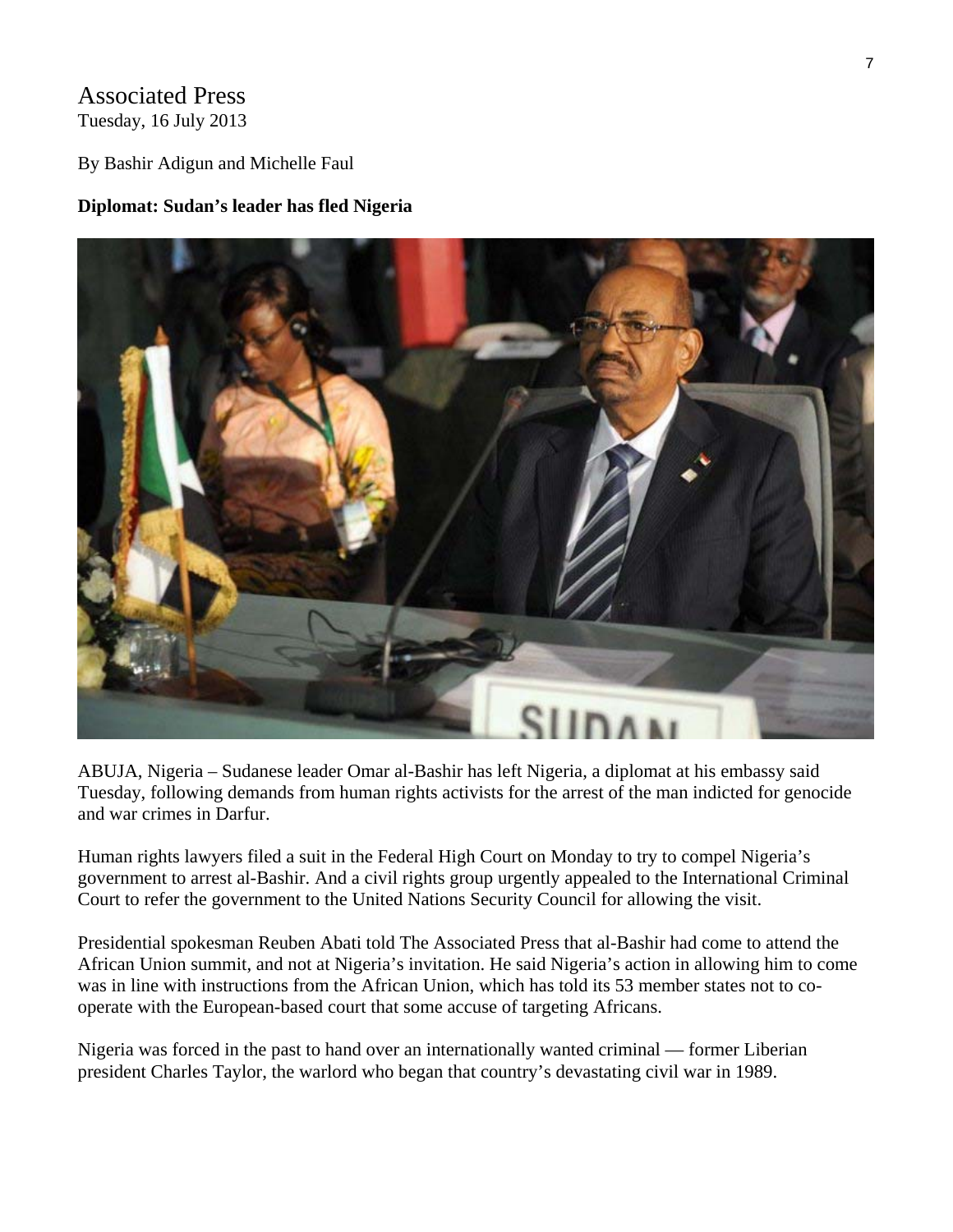In 2003, Taylor resigned under pressure and a promise from Nigeria's government to give him a safe haven. When democratically elected Liberian leader Ellen Sirleaf demanded his extradition in 2006, Nigeria came under huge international pressure and was forced to go back on its word and hand him over.

Taylor was sentenced to 50 years in prison by the **International Criminal Court** in May, not for crimes committed in his own country but for his responsibility for war crimes and crimes against humanity committed in neighbouring Sierra Leone.

**CORRECTED PARAGRAPH, AT REQUEST OF SCSL:** Taylor was in May sentenced to 50 years in prison by the international Special Court for Sierra Leone at The Hague, not for crimes committed in his own country but for his responsibility for war crimes and crimes against humanity committed in neighboring Sierra Leone.

A diplomat at the Sudanese Embassy in Abuja, the Nigerian capital, told The Associated Press that al-Bashir left at 3 p.m. Monday, less than 24 hours after he arrived and in the middle of a two-day summit ending Tuesday. The diplomat, who refused to give his name, said his hasty departure had nothing to do with the pressure for his arrest.

Leaders from eight other African countries are attending the summit, including Kenya, which has shunned al-Bashir.

South Africa, Malawi, Uganda, Kenya, Zambia, and Central Africa Republic "have specifically made clear Bashir will be arrested on their territory, seen to it that other Sudanese officials visit instead of Bashir, relocated conferences or otherwise avoided his visits," said human rights lawyer Chino Obiagwu, who heads the Nigerian Coalition on the ICC.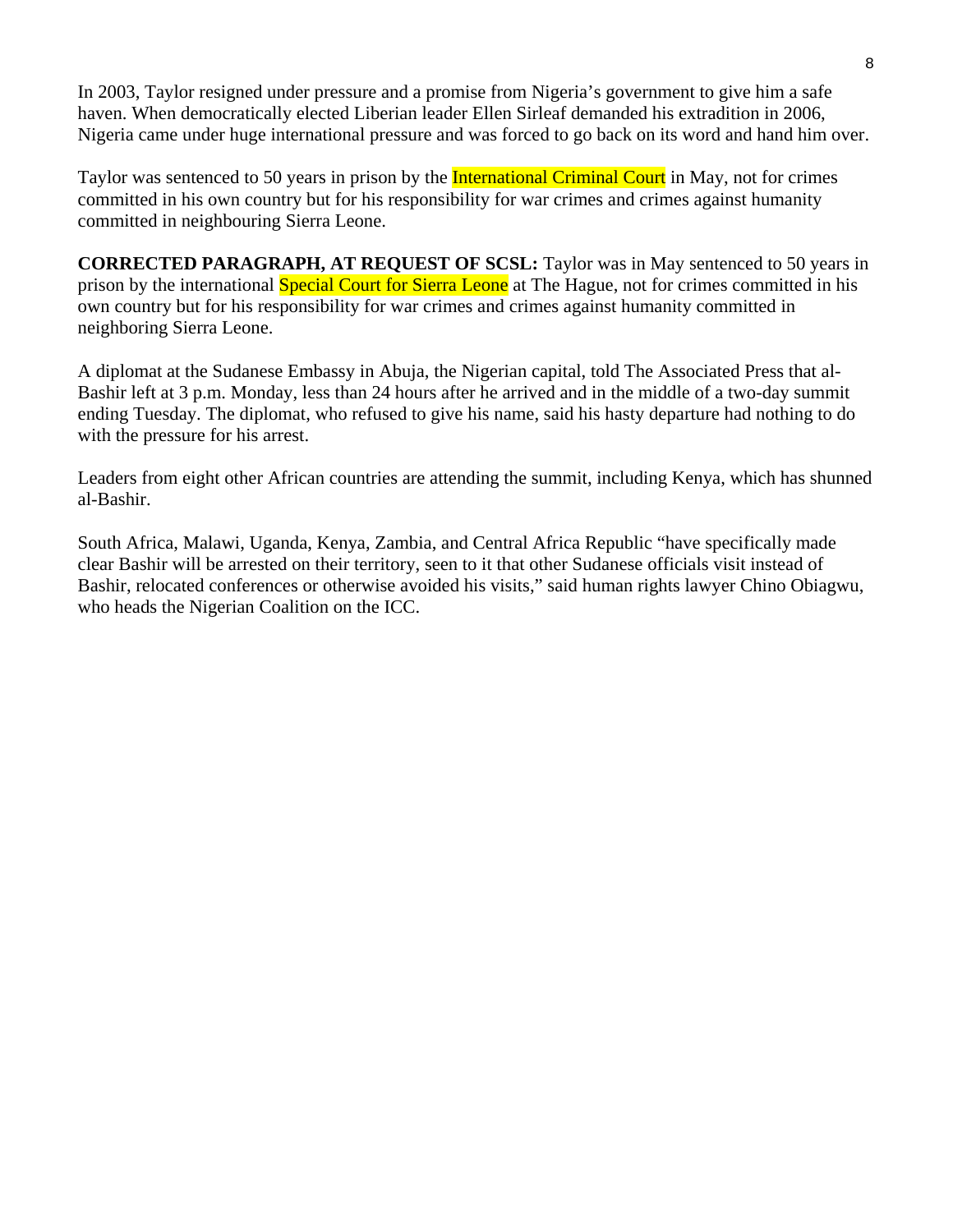## New Vision (Uganda)

Tuesday, 16 July 2013 Opinion

#### **Is the ICC unfair to Africans or just misunderstood?**

#### By George Ntambaazi

The African Union heads of State and Government summit proposal in Addis Ababa - Ethiopia in May, and President Museveni's recent criticism of the International Criminal Court (ICC) represents the most elaborate attempt to strengthen sovereignty of African States not only from the internal political realm, but also from the external sphere of international justice system.

The heads of states urged the ICC to refer the 2007 post-election charges against President Uhuru Kenyatta and his deputy William Ruto to the Kenyan Courts. They said Kenya has a credible judiciary.

Museveni, as a key note speaker at their inauguration ceremony in April, castigated those using the ICC for selfish ends.

He advised the ICC to avoid being used by what he described as 'a bunch of self-seekers and shallowminded people whose interest is to mint revenge on those who hold opposing views. Former Kenyan PM Raila Odinga is leading the pro-ICC group.

It is an absurdity that the objectivity of ICC is under question. Facts and rumours are swirling around that ICC investigations and trials of African suspects are conducted in a manner which is in most circumstances inconsistent with the intent to bring the persons concerned to justice. That the institution is used to witch-hunt Africans to appease the conscious of the international community

Last month, during the joint press conference in Entebbe, Uhuru, an ICC indictee promised to cooperate with the ICC as long as it respects Kenyan sovereignty.

To Africans, Uhuru's victory and the voters' rejection of ICC sympathisers demonstrated that the endeavour to ever again get rid of African sovereignty can never be quite successful.

Formed almost 15 years ago on July 17, 1998 in Rome, over 120 nations voted to create a permanent court to try war crimes, crimes against humanity and genocide. Article 5 of the Rome Statute grants the court universal jurisdiction over these crimes.

The framers intended to have it as a court of last resort to eradicate the culture of impunity by investigating and prosecuting crimes where national courts failed.

However, although the UN recognises that crimes against humanity may be committed by constitutionally elected and responsible leaders, one wonders why its only African leaders and none of the western leaders is facing trial. Some suggest that leaders such as George Bush, and Tony Blair should be investigated.

The world wonders why the US is not a state party to the treaty. Africans look on in horror as Sudanese President Omar Bashir travel is restricted yet newly elected Uhuru flew to London in May and even met British Premier David Cameroon at a Somalia Summit.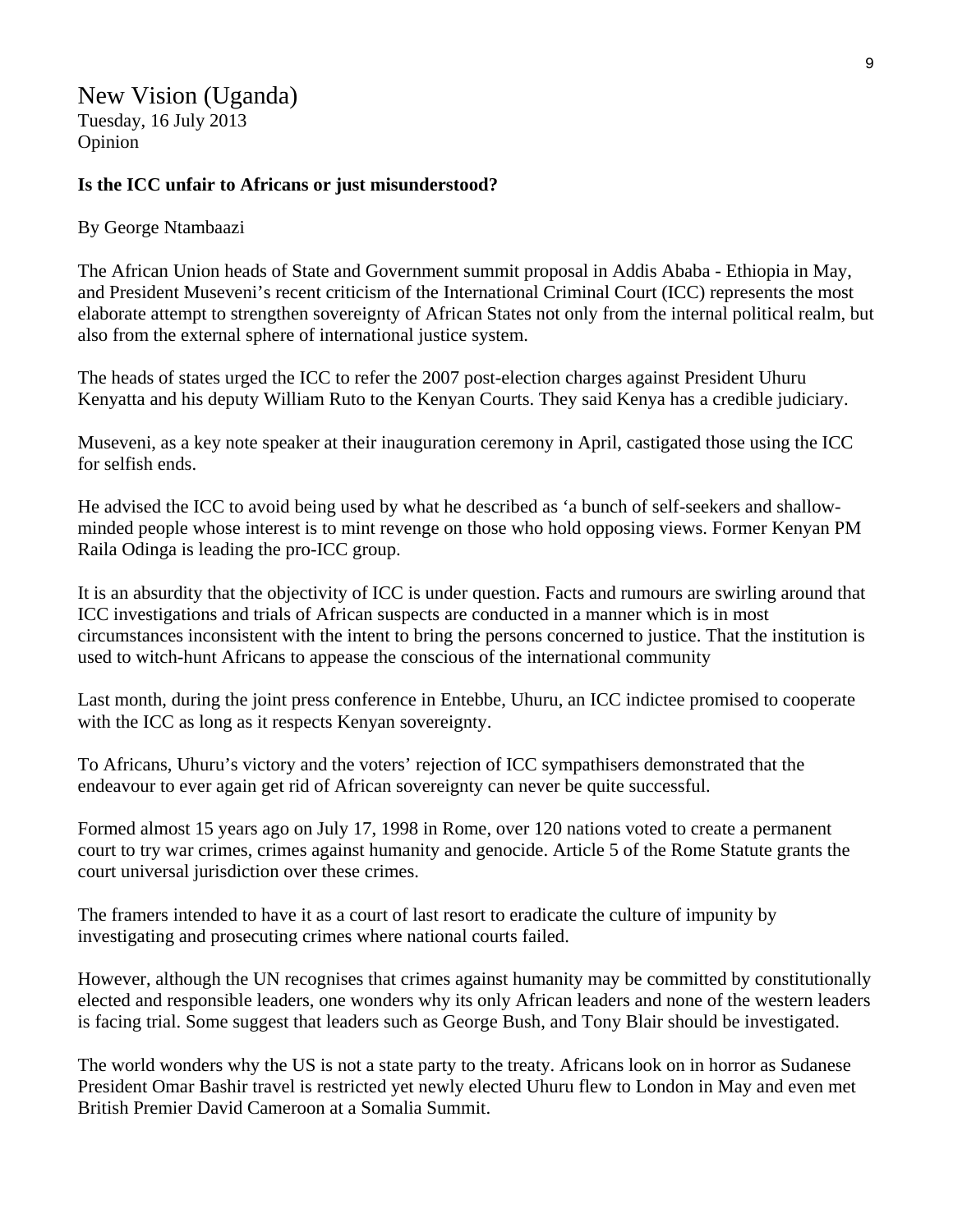Frankly, I would be gratified if the ICC avoids selective justice. 99 percent of cases before the ICC are against Africans.

Those for home grown justice systems argue that a precedent to try ICC suspects in Africa has already been set. In December 2003, Uganda referred to the ICC the LRA case in Northern Uganda and the Court in July 2005 issued arrest warrants for Joseph Kony and his commanders. Since the LRA leaders demanded immunity from ICC in return for the end of the insurgency, the Government established a tribunal that meet international standards allowing the ICC warrants to be set aside.

Similarly, although the International Criminal Tribunal for Rwanda (ICTR) was set up in Arusha, to arrest and try planners of the genocide, Rwandan leaders instead set up the Gacaca tribunals that guaranteed the victims and survivors of the genocide justice, but also gave the perpetuators a chance to reintegrate in society and play a productive role in development.

Who then says Africa cannot confidently take care of itself using its national courts and traditional justice systems?

*The Writer is a Regional Political Analyst*